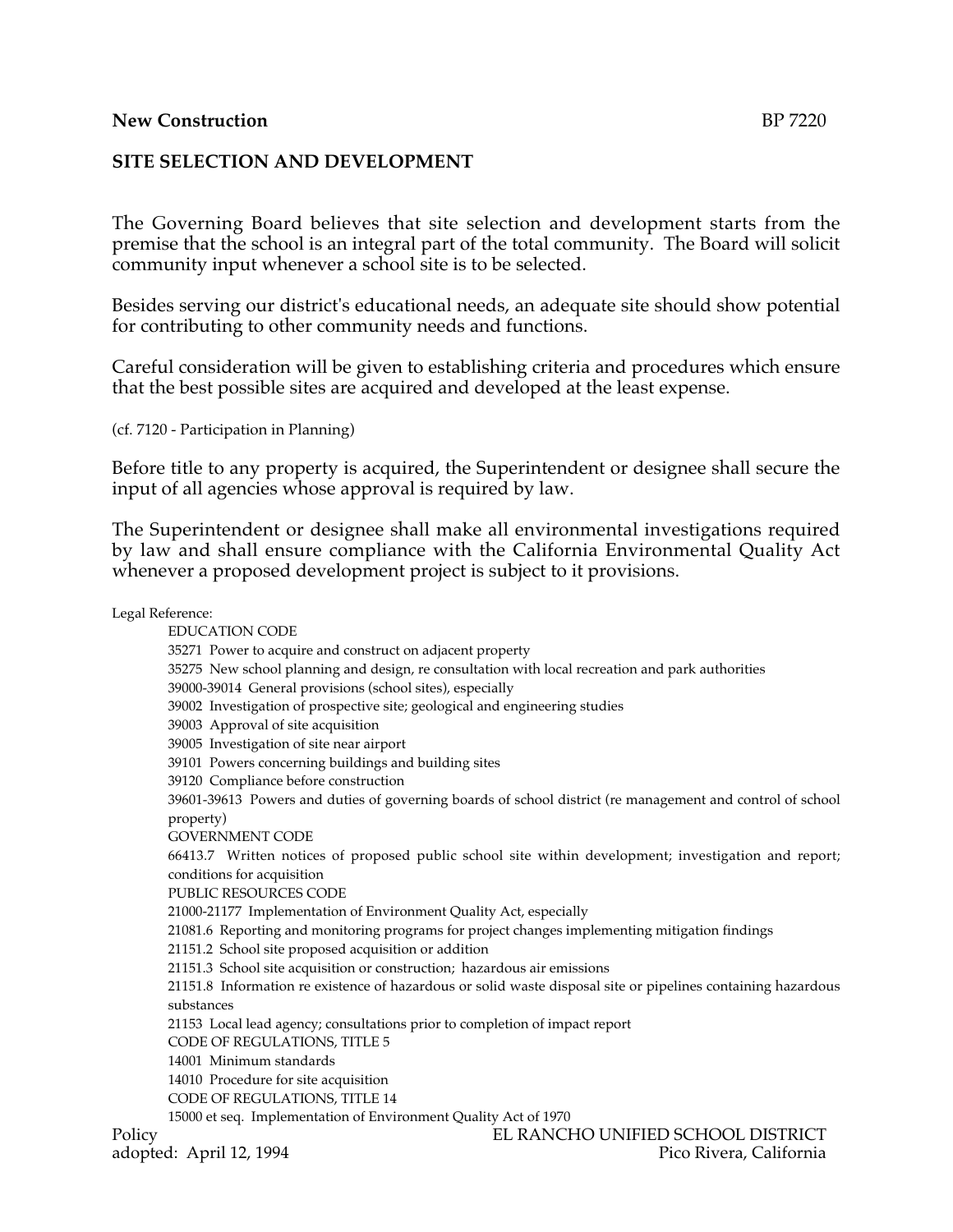### **SITE SELECTION AND DEVELOPMENT**

### **Environmental Impact Consideration Procedures**

- 1. All proposed discretionary projects shall be evaluated to determine whether the project:
- a. Is categorically exempt from these procedures.
- b. Is the appropriate subject of a negative declaration.
- c. May have a significant effect on the environment.
- 2. If the project is categorically exempt from the California Environ-mental Quality Act, a notice of exemption shall be filed pursuant to Public Resources Code 21152.
- 3. The Superintendent or designee shall consult with the city or county and with the local air quality district in order to identify any facilities within a quarter mile of the proposed site which might produce hazardous air emissions. (Education Code 39003, 39120; Public Resources Code 21151.3)

Following this consultation, the Board shall make one of the following written findings: (Education Code 39003, 39120; Public Resources Code 21151.3)

- a. That no facility which might produce hazardous air emissions exists, or
- b. That the health risks from such facilities do not and will not actually or potentially endanger the health of students or staff.
- 4. The Superintendent or designee shall determine that the proposed site is not any of the following:
	- a. The site of a current or former hazardous waste or solid waste disposal site unless, if the site was a former solid waste disposal site, the Board concludes that the wastes have been removed.
	- b. A hazardous substance release site identified by the State Department of Health Services and currently listed for removal or remedial action.
	- c. A site which contains one or more pipelines, under or above ground, carrying hazardous substances, acutely hazardous materials or hazardous wastes, unless the pipeline is a natural gas line used only to supply natural gas to the school or neighborhood. (Education Code 39003)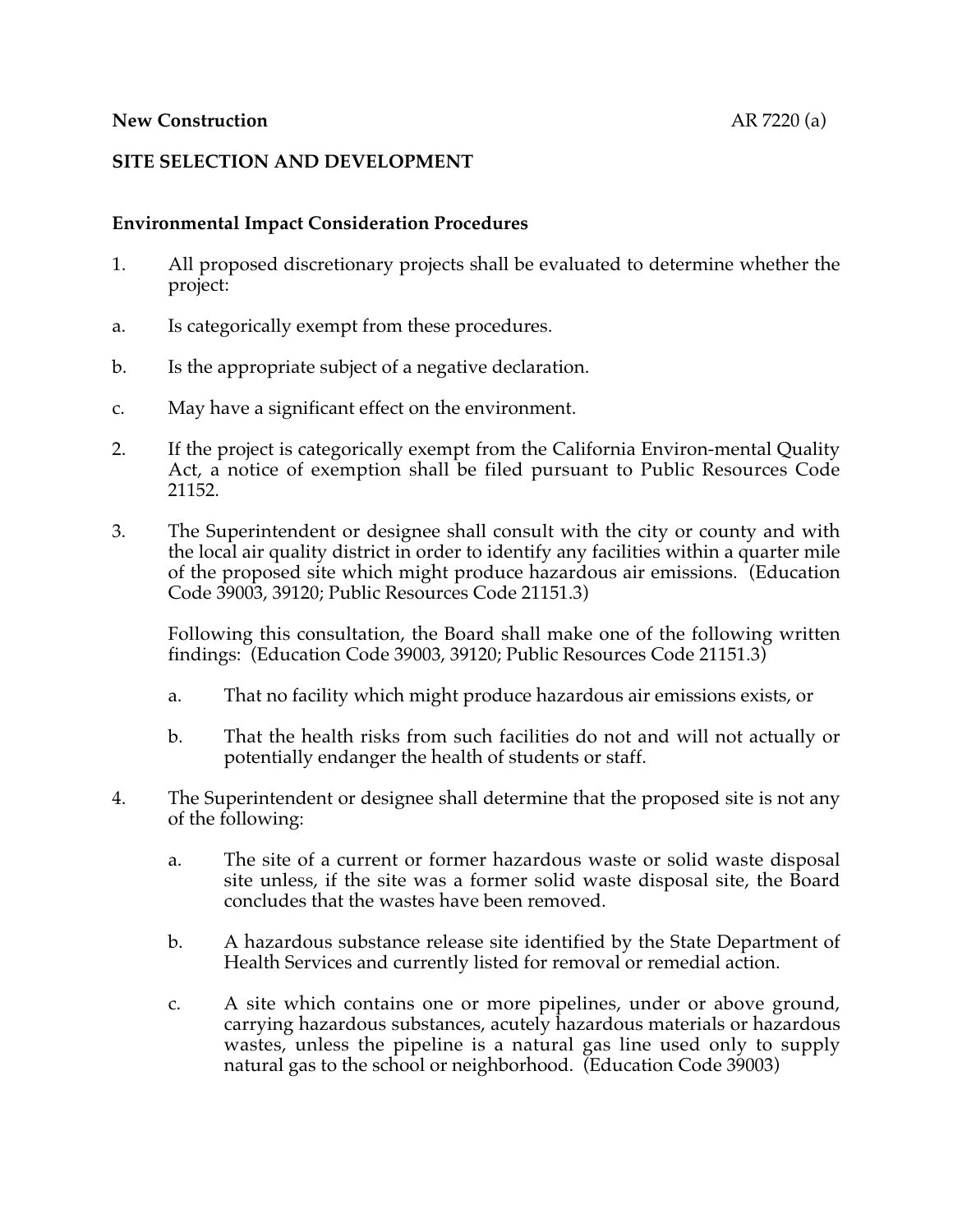## **SITE SELECTION AND DEVELOPMENT** (continued)

- 5. Information resulting from the investigations in items #3 and 4 above shall be included in the negative declaration or environmental impact report.
- 6. If it is determined that the project does not require the preparation of a draft environmental impact report (EIR), a negative declaration and the initial study shall be filed with the County Clerk, the State Office of Planning and Research, and other appropriate state agencies. Copies of the negative declaration and the initial study shall also be made available to local planning agencies, other interested persons, and to the general public in accordance with paragraph #8 below.
	- a. The Governing Board shall not approve any such projects until at least 21 days have passed for review and comment. This review period shall be extended as necessary when the declaration is sent to the State Clearinghouse for review.
	- b. Upon the close of the review period, the Board shall determine whether the project is the appropriate subject of a negative declaration at a special or regularly scheduled meeting.
		- (1) The Board may affirm the decision that the project is the appropriate subject of a negative declaration and subsequently proceed according to paragraph #7(e).
		- (2) If the Board determines that the project is not the appropriate subject of a negative declaration, it will proceed in accordance with paragraph #7.
- 7. If the project may have a significant effect on the environment, a draft environmental impact report (EIR) shall be prepared, with consultant assistance if necessary.
	- a. Upon completion of the draft, it shall be filed with the State Office of Planning and Research along with a Notice of Completion. The Notice and draft EIR shall also be made available to local planning agencies, appropriate state agencies, other interested parties, and to the general public in accordance with paragraph #8 below.
	- b. After filing the Notice of Completion, the district shall consult with, and obtain comments from, any bordering cities or counties and any public agency which has jurisdiction over the project. The district also may consult with any other person who has special expertise with respect to any environmental impact involved. (Public Resources Code 21153)